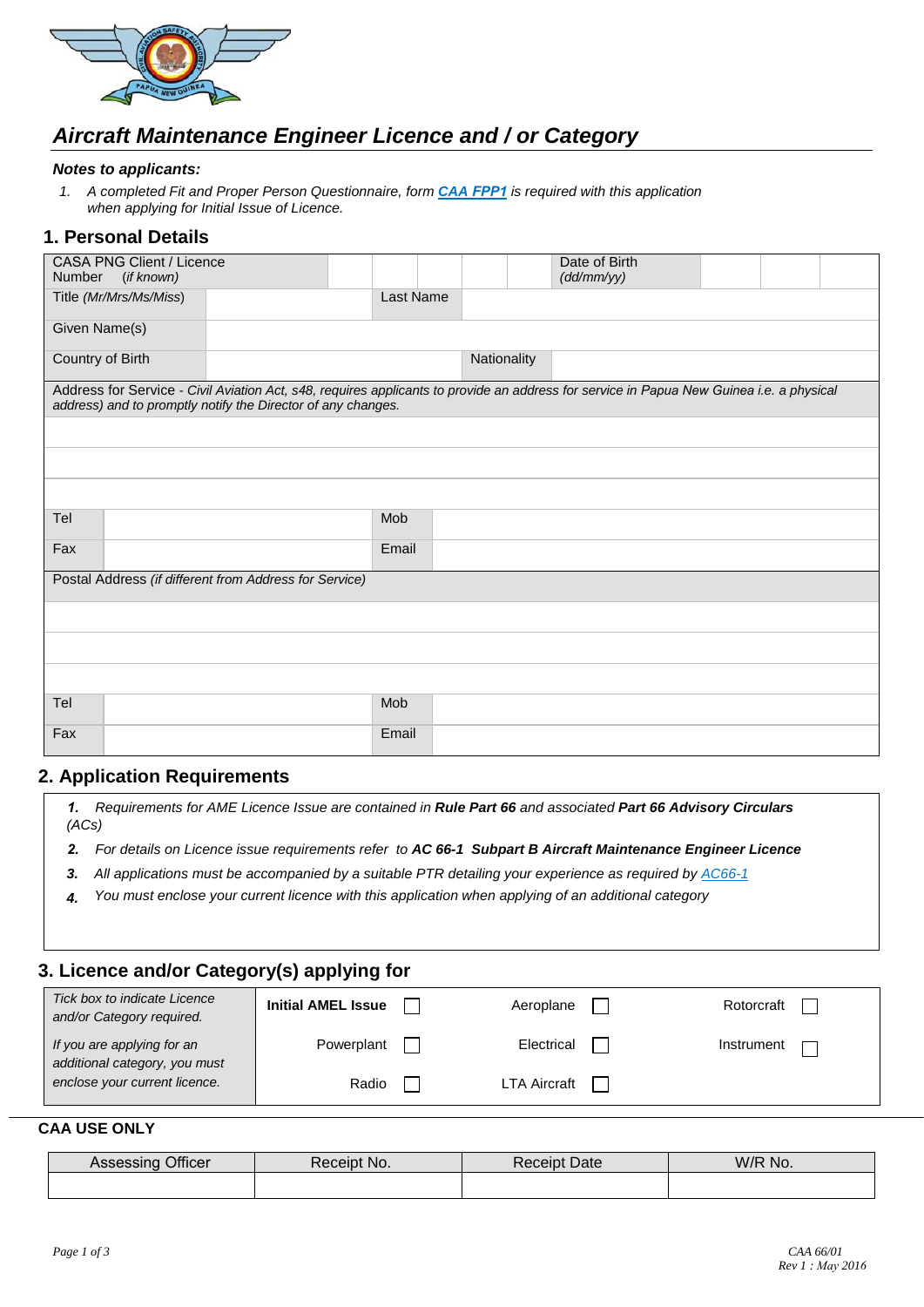### **3. Experience**

#### *Experience must be submitted in a suitable PTR or similar document as required b[y](http://www.caa.govt.nz/Advisory_Circulars/AC66_1.pdf) [AC66-](https://casapng.gov.pg/wp-content/uploads/2018/06/ac-66_1-Aircraft-Maintenance-Engineer-Licensing-General.pdf)[1](http://www.caa.govt.nz/Advisory_Circulars/AC66_1.pdf)*

#### *1. Licence Issue*

*Demonstrate the required 3, 4 or 5 years maintenance experience, as required by Part 66, in a suitable PTR Additionally – for the Initial issue or your AME Licence include a CV type document that outlines you aviation maintenance career to date, or complete the Experience Overview section below.*

#### *2. Category Issue*

*Demonstrate 2 years experience relevant to the particular category sought in a suitable PTR*

#### *3. Training Certificates*

*Include copies of relevant Training Certificates.*

#### **[AC66-1](http://www.caa.govt.nz/Advisory_Circulars/AC66_1.pdf) 66.57(b) - Practical experience, training**

Practical experience for the issue of an AME Licence and Categories should be documented in a suitable *Practical Training Record (PTR)*. This should be set out or highlighted so the experience is readily identifiable to the applicable licence and/or category that is being applied for. CAA has produced an acceptable PTR format in AC 66-1 Appendix 5, which should be used by applicants to demonstrate evidence of practical record of training.

Engineers are not required to use the AC 66-1 Appendix 5, PTR, but the format of any acceptable PTR should have the following features:

- 1. provide an overview of experience /employment in the aviation industry, detailing relevant qualifications, training and courses
- 2. list specific tasks completed, being countersigned by a supervising LAME,
- 3. details of the dates and the specific aircraft or components worked on.

As a guide, typical PTR format are included in (AC66-1) Appendix 5.

#### **Experience Overview** (or CV supplied)

#### *This is an overview only and still requires a detailed PTR to support your application.*

*It should be used to list any training, the types of aircraft, and levels and types of maintenance you have performed at the various companies or sections/ areas within a company you have been employed at.*

| Date                 |            |             |                         |                                                                                                       |                     |
|----------------------|------------|-------------|-------------------------|-------------------------------------------------------------------------------------------------------|---------------------|
| From                 | ${\sf To}$ | Employed at |                         | Experience Overview (Concise accurate statements - print clearly)                                     |                     |
|                      |            |             |                         |                                                                                                       |                     |
|                      |            |             |                         |                                                                                                       |                     |
|                      |            |             |                         |                                                                                                       |                     |
|                      |            |             |                         |                                                                                                       |                     |
|                      |            |             |                         |                                                                                                       |                     |
|                      |            |             |                         |                                                                                                       |                     |
|                      |            |             |                         |                                                                                                       |                     |
|                      |            |             |                         |                                                                                                       |                     |
|                      |            |             |                         |                                                                                                       |                     |
|                      |            |             |                         |                                                                                                       |                     |
|                      |            |             |                         |                                                                                                       |                     |
|                      |            |             |                         |                                                                                                       |                     |
|                      |            |             |                         |                                                                                                       |                     |
|                      |            |             |                         |                                                                                                       |                     |
|                      |            |             |                         |                                                                                                       |                     |
|                      |            |             |                         |                                                                                                       |                     |
|                      |            |             |                         |                                                                                                       |                     |
|                      |            |             |                         |                                                                                                       |                     |
|                      |            |             |                         | From the experience outlined above, show the full time experience for licence and/or category sought. |                     |
|                      |            |             | <b>Total Experience</b> | Category                                                                                              | Experience (months) |
| <b>Licence issue</b> |            |             |                         |                                                                                                       |                     |
|                      |            |             |                         |                                                                                                       |                     |
|                      |            |             |                         |                                                                                                       |                     |